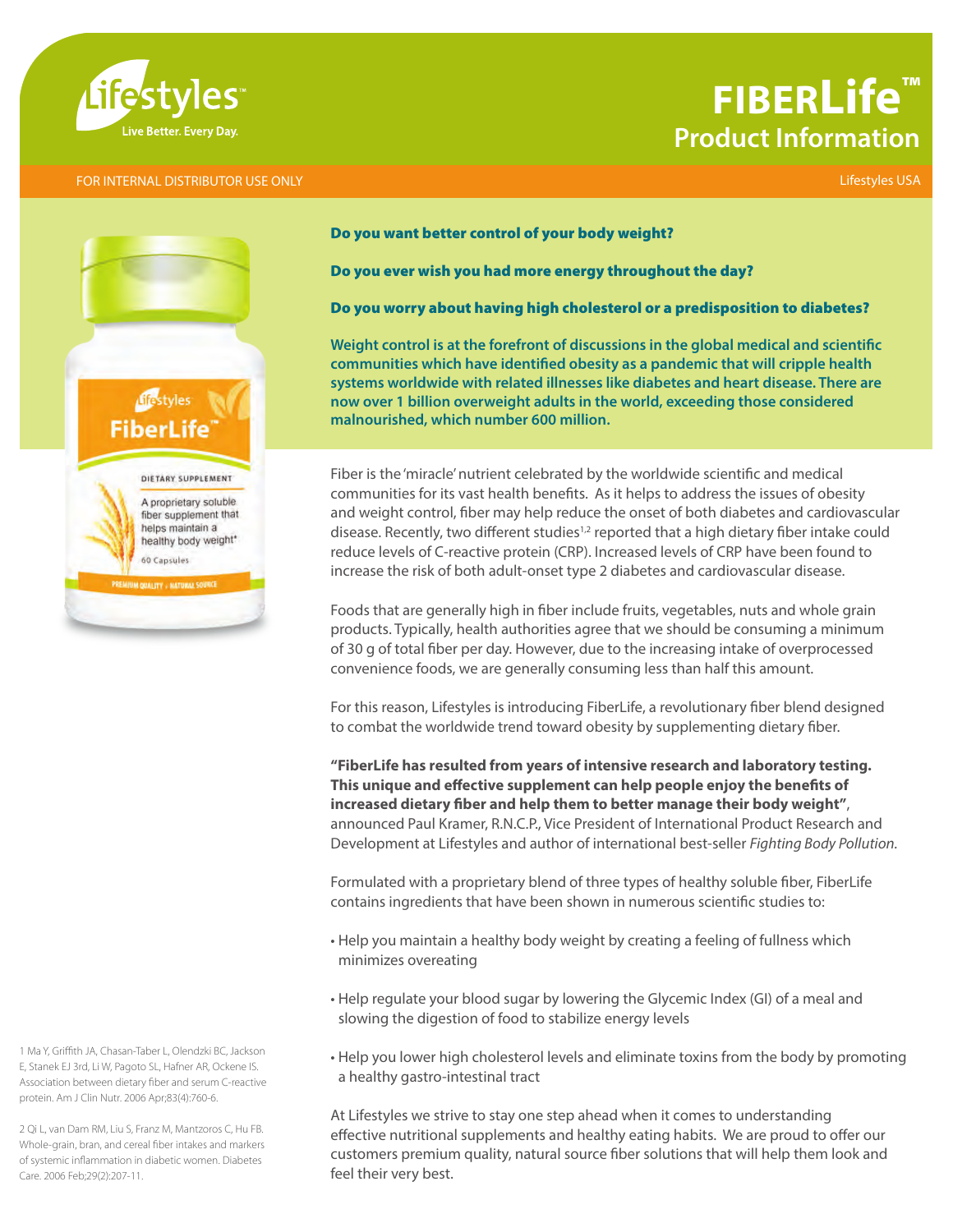# **FIBERLife™ Q & A**

#### FOR INTERNAL DISTRIBUTOR USE ONLY

Worldwide medical and scientific communities have identified fiber as a key nutrient that may assist in reducing the risk of heart disease, diabetes and certain types of cancers by helping to:

- Reduce weight and maintain healthy weight
- Regulate blood sugar levels
- Regulate digestive tract and eliminate body toxins

FiberLife from Lifestyles is a revolutionary and proprietary soluble fiber blend designed to combat the worldwide 'obesity pandemic'. It was developed by the Lifestyles Research and Development department in partnership with scientific experts and research laboratories. Each batch is fully tested and standardized by our laboratory for quality, potency and viscosity. It contains no artificial preservatives, sweeteners, starches or wheat.

#### **The key ingredients in FiberLife and what they do:**

| <b>Key Ingredients/Features</b>                                                                                                                | <b>Benefits</b>                                                                                                                                                  |  |  |  |  |
|------------------------------------------------------------------------------------------------------------------------------------------------|------------------------------------------------------------------------------------------------------------------------------------------------------------------|--|--|--|--|
| <b>Konjac Glucomannan is a</b><br>soluble fiber from root of konjac<br>plant (Amorphophallus konjac)                                           | <b>Studies show it can improve</b><br>blood sugar control, aid in<br>appetite control, lower blood<br>pressure, and lower cholesterol                            |  |  |  |  |
| <b>Guar Gum &amp; Xanthan Gum</b><br>work well together to<br>enhance the viscosity and<br>binding capabilities within the<br>digestive system | <b>Studies have found these gums</b><br>effective in controlling appetite<br>and enhancing digestive<br>function, reducing cholesterol,<br>improving blood sugar |  |  |  |  |
| <b>Cinnamon extract</b>                                                                                                                        | Provides added support in<br>regulating blood sugar levels                                                                                                       |  |  |  |  |

**Key benefits of achieving healthy body weight:**

- **Reduced risk of heart disease**
- **Reduced risk of diabetes**
- **Lower cholesterol**
- **Stabilized blood sugar levels**

**Packaging:** 60 capsules in a safety-sealed bottle. Each capsule contains a total of 500 mg of soluble fiber from natural sources.

**Directions for Use:** 1 to 2 capsules prior to meals up to 3 times per day, everyday, with 250 mL to 500 mL of water consumed with each capsule. Consume at least a total of 3 L of water/fluids per day.

#### **Q. What is FiberLife?**

A. FiberLife is a proprietary, highly viscous soluble fiber blend from Lifestyles that supplements the body's dietary deficiency of fiber.

#### **Q. How does FiberLife work?**

A. Once ingested with plenty of water, FiberLife forms a gel-like complex of natural fibers. In fact, FiberLife has the greatest viscosity (gelling capacity) of any dietary fiber. This complex slows down the digestion of food, reduces the absorption of sugar and calories, and creates a sense of fullness without impacting your energy levels.

#### **Q. What is viscosity?**

A. Viscosity is a measure of the thickness of a liquid substance. When evaluating soluble fiber, it is the viscosity of the gel that forms when mixed with water that provides therapeutic value.

#### **Q. What are the primary benefits of FiberLife?**

A. The key benefits of FiberLife ingredients are:

- it can help regulate your appetite to help you achieve and maintain a healthy weight
- it can help regulate your energy levels by lowering the Glycemic Index of a meal to stabilize the release of sugars into your blood stream
- it can help to lower your cholesterol level and eliminate body toxins

#### **Q. What is the Glycemic Index (GI)?**

A. The Glycemic Index (GI) is a measure of how certain foods affect your blood sugar levels.

#### **Q. Why is the Glycemic Index (GI) important?**

A. High-GI foods, such as fast and processed foods, are rapidly digested and cause sharp spikes in your blood sugar levels. This can damage your health and also contribute to weight gain, as you will soon be hungry and low on energy. Conversely, low-GI foods are slowly digested, causing a gradual and sustained increase in your blood sugar level.

| Glycemic response<br>in healthy adults | 8<br>6         |          |     |               |  |  |
|----------------------------------------|----------------|----------|-----|---------------|--|--|
|                                        | $\overline{4}$ | $\Omega$ | 0.5 | 1 1.5 2 2.5 3 |  |  |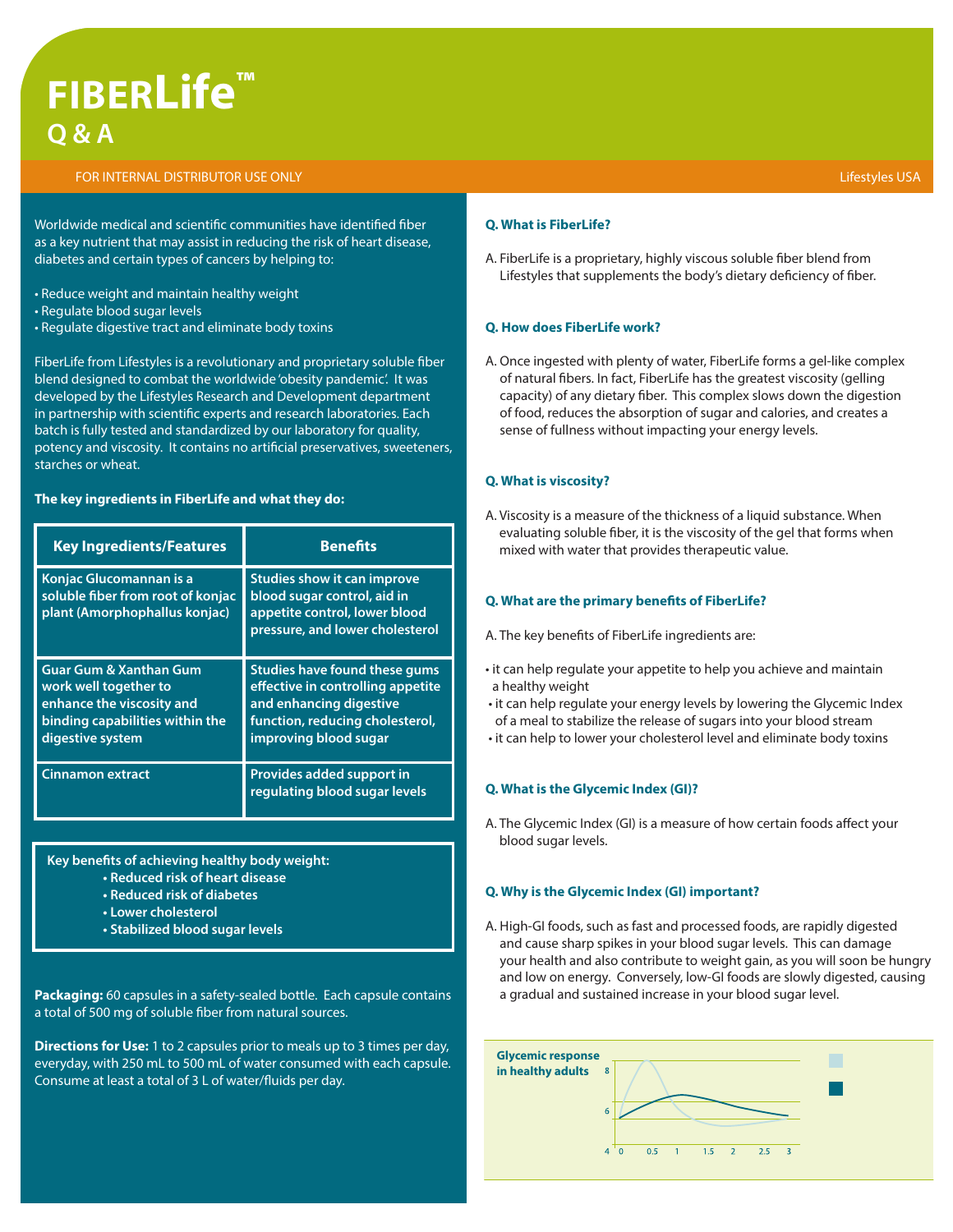## **FIBERLife™ Q & A**

FOR INTERNAL DISTRIBUTOR USE ONLY Lifestyles USA

#### **Q. How does FiberLife help with the Glycemic Index?**

A. FiberLife helps lower the overall Glycemic Index of a meal, thus ensuring that food is more slowly digested and blood sugar levels are regulated.

## **Q. What other benefits can you expect from using FiberLife?**

A. Since the ingredients in FiberLife can help you reduce and control your weight, you may experience the many related health benefits that come with lower body weight.

## **Q. What research exists to support the benefits of FiberLife?**

A. There are countless clinical trials published in peer-reviewed journals that prove soluble fiber's varied health benefits. Please speak with your Distributor or visit **www.lifestyles.net** for more information.

## **Q. If I don't need to lose weight, do I still need FiberLife?**

A. Yes, since FiberLife helps to address the dietary deficiency for fiber. According to health authorities, adults should be consuming at least 30 g of fiber each day; however, a majority of people consume less than half that amount through regular diet alone.

## **Q. What is soluble fiber?**

A. Soluble fiber dissolves and thickens in water. Soluble fiber is probably best known for its cholesterol-lowering effect. Soluble fiber is made up of sticky substances like gums and pectin, which form a gel-like substance in the presence of liquid. Cholesterol that is stored in the blood is used to produce bile acids; and therefore, as the gel binds the cholesterol and bile acids in the small intestine, it is eliminated from our body with regular bowel movements. This action of gelling and binding is also responsible for soluble fiber's ability to promote a feeling of fullness.

In contrast, insoluble fiber is the "roughage" in our diet that helps promote a healthy digestive system.

## **Q. Why is FiberLife so potent?**

A. FiberLife is a blend of naturally-occurring water-soluble fibers that together can absorb hundreds of times their weight in water. FiberLife's blend has a water-binding capacity that is many times greater than glucomannan alone and tenfold greater than other soluble fibers such as psyllium, flax seeds, or guar gum. It's FiberLife's unique blend of specific fibers in specific ratios that make FiberLife so potent. This means that smaller doses of FiberLife can have greater beneficial health effects than other fibers, as well as supporting safe, sustainable weight loss – in other words, a small amount of FiberLife is equivalent to a large of other fibers.

## **Q. What are the directions for using FiberLife?**

A. Take 1 to 2 capsules prior to each meal with 250 - 500 mL of water with each capsule, up to 3 times per day. Make sure you consume in total at least 3 L of water per day.

## **Q. How should I incorporate FiberLife into my lifestyle?**

A. Whenever increasing fiber intake, it is important to start slowly and increase as your body adjusts. Begin by taking 1 capsule daily with 250 - 500 mL of water. After a few days, take 1 capsule twice daily, each with 250 - 500 mL of water. Continue to add 1 capsule every few days until you reach the recommended dose or a dose your body is comfortable with.

## **Q. Can children take FiberLife?**

A. Fiber is essential for children's health as well. However, due to its high potency and powerful gelling capacity, it is recommended that only children 13 years of age and older take FiberLife. Thirteen is the age individuals are considered adult from a nutrition point-of-view.

## **Q. Do I need to take FiberLife every day?**

A. For best results, it is essential that FiberLife be taken consistently on a daily basis.

## **Q. Why is drinking water so important?**

A. Since FiberLife absorbs many times its own weight in water, not enough water will cause FiberLife to become so viscous that it is essentially a hard ball in our digestive tract. This can lead to constipation. However, with plenty of water, a nice smooth gel forms, which does the opposite – eases constipation and promotes bowel regularity.

## **Q. How does FiberLife interact with prescription/non-prescription drugs and other supplements?**

A. If you take any medications and/or supplements, it is recommended that you take them at least one hour before taking FiberLife. This will help ensure that both your medication and FiberLife can work effectively.

### **Q. Are there any side-effects when taking FiberLife?**

A. For normal people who are following the directions for use, there should not be any side-effects. However, as with any soluble fiber product, if insufficient amounts of water are taken, constipation may result. Also, for those who currently lack fiber in their diet, fiber should be added slowly or else some gastrointestinal discomfort (such as gas and bloating) may result.